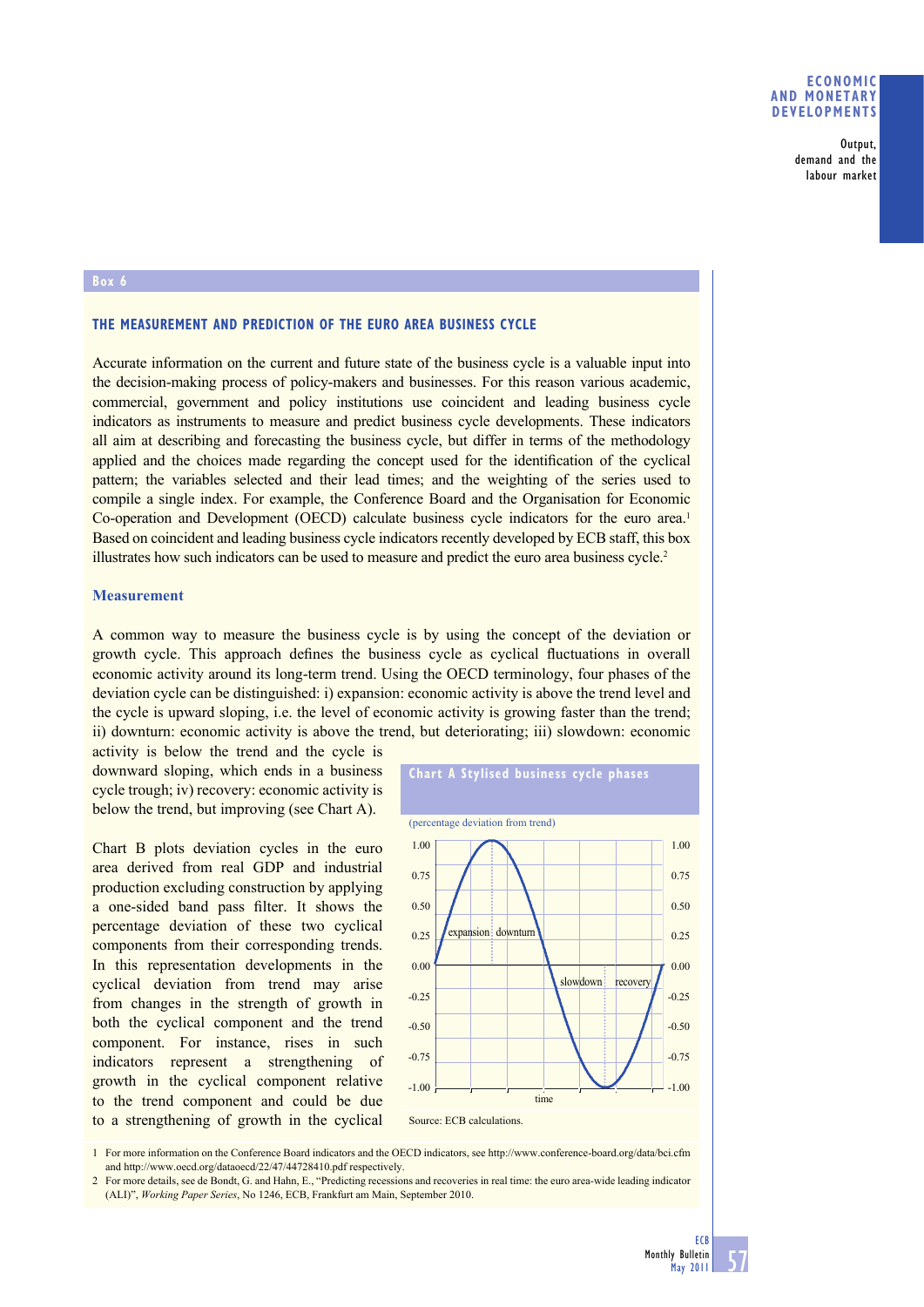

Notes: The horizon of the indicator based on real GDP extends to the fourth quarter of 2010 and that of the indicator based on industrial<br>production excluding construction extends to the first quarter of 2011. For the firs

component or to a weakening of trend growth. The chart shows that the business cycle indicator based on industrial production excluding construction is very similar to the cycle derived from real GDP. This suggests that the first indicator, for which data are available on a monthly and more timely basis (production data are released with a  $1\frac{1}{2}$ -month delay, whereas real GDP data are only available at a quarterly frequency and are released 1½ months after the end of the quarter to which they relate), is able to track developments in overall economic activity well and can therefore be used as a coincident business cycle indicator for the euro area. Chart B also highlights the fact that these two business cycle indicators typically peak before the start of recessions in the euro area, as dated by the Centre for Economic Policy Research (CEPR), and reach a trough around the end of these periods.<sup>3</sup> These features underline the relevance of these deviation cycle indicators.

## **Prediction**

Using the monthly business cycle indicator derived from industrial production excluding construction as a reference for the euro area business cycle, a euro area-wide leading indicator (ALI) that aims to predict movements in this business cycle indicator well in advance has been developed. The ALI is derived as a composite index of a number of leading series, which are carefully selected from a large pool of data that have shown a comparatively strong and stable lead with respect to the indicator derived from industrial production excluding construction. Moreover, emphasis is put on ensuring that a broad economic mixture of leading series is used to derive the ALI in order

<sup>3</sup> The CEPR business cycle dating refers, in contrast to the derived business cycle indicators, to the concept of the classical business cycle, which defines the business cycle in terms of the level of economic activity. A comparison of the results is nevertheless useful, as the CEPR dating is probably the most widely used business cycle dating for the euro area and there is a close link between the classical and deviation cycle developments (see Marcellino, M. (2006), "Leading indicators", in Elliott, G., Granger, C.W.G. and Timmerman, A. (eds.), *Handbook of Economic Forecasting*, Elsevier, Vol. 1, Chapter 16, pp. 879-960).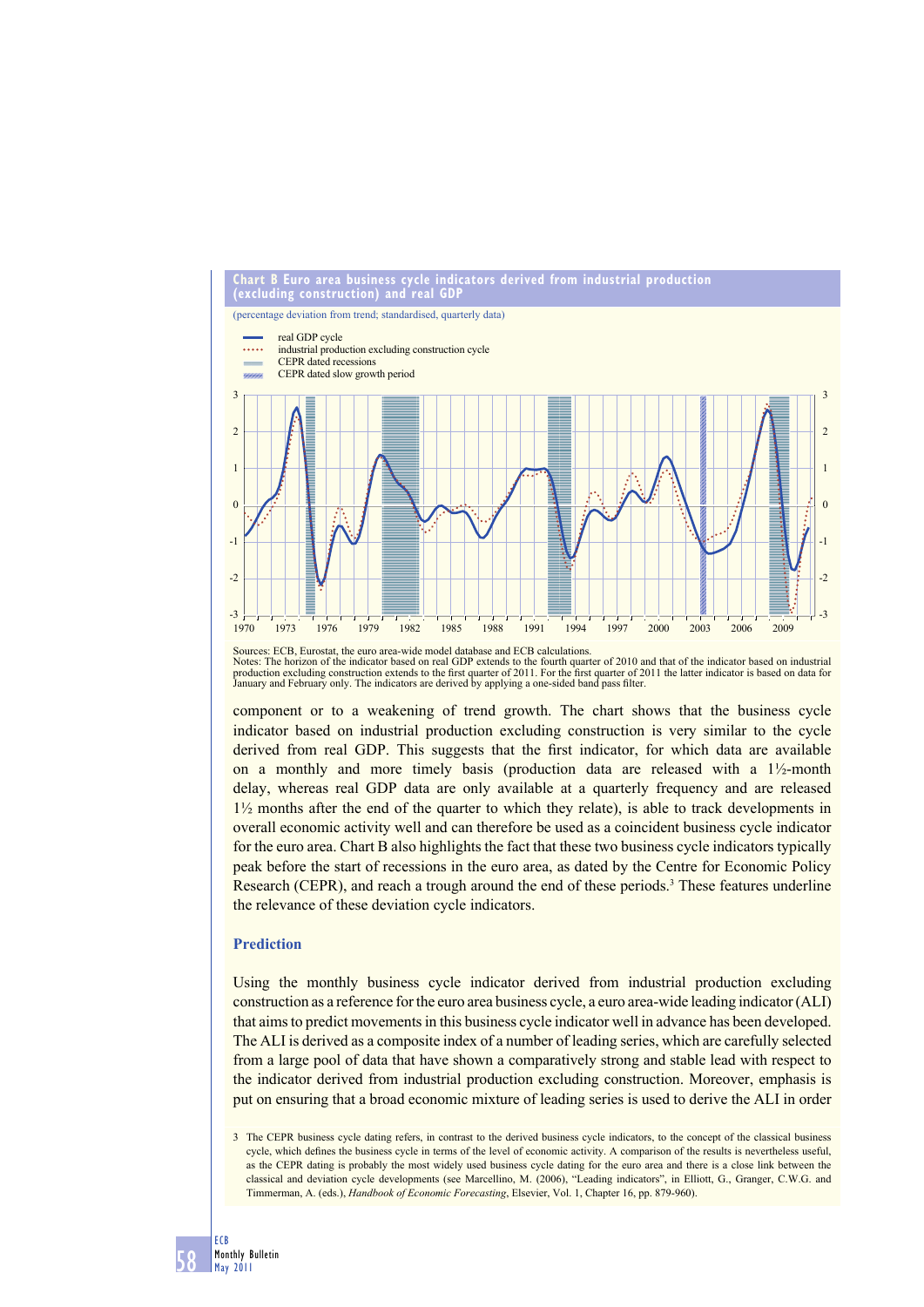# **ECONOMIC AND MONETARY DEVELOPMENTS**

Output, demand and the labour market

to guarantee that information on different parts of the economy and from different data sources is exploited, which should also help to enhance the robustness of the ALI. It is calculated as the unweighted average of nine leading series, all of which are measured as the percentage deviation from trend and are shifted when included in the composite index according to their respective lead times. These series are the ten-year government bond yield, the stock price index, real M1, building permits granted, consumer confidence, the economic sentiment indicator, the manufacturing new orders/stocks ratio obtained from the Purchasing Managers' Survey, the US unemployment rate and the Institute for Economic Research (Ifo) business expectations indicator for Germany.4 The ALI projects the development of the business cycle indicator derived from industrial production excluding construction five months ahead and, since the series included in the index have earlier release times than data on industrial production, it effectively leads the industrial production-based business cycle indicator by six months.<sup>5</sup>

Chart C plots the development of the monthly business cycle indicator derived from industrial production excluding construction together with that of the ALI.<sup>6</sup> The chart underlines the fact that the ALI generally accurately leads the industrial production cycle and signals cyclical turning points before and after euro area recessions.<sup>7</sup> With regard to the latest cyclical developments, the

- 4 The leading properties of the expectations reported in a survey of around 7,000 businesses in Germany for the euro area business cycle are probably largely due to Germany's considerable importance as a motor for the euro area economy given its size and the high share of the manufacturing sector in total value added in Germany compared with other euro area countries. The article entitled "Predictive power of leading indicators for euro area GDP growth" in the June 2008 Quarterly Bulletin of De Nederlandsche Bank shows that the Ifo business expectations indicator for Germany appears to be the best predictor for euro area real GDP growth out of a set of 130 series.
- 5 By successively dropping series with the shortest lead times from the overall composite index, indicators with even longer lead times can be derived, but at the cost of declining reliability.
- 6 The industrial production cycle shown in Chart C may deviate from that plotted in Chart B, because Chart B is based on monthly rather than quarterly data and uses data as of January 1960.
- 7 An analysis for the period 2007 to 2009 shows that the indicators signalled the latest trough and upturn well in real time (see the reference cited in footnote 2).

### **Chart C Euro area business cycle indicator derived from industrial production**  (excluding construction) and the euro area-wide leading indicator

(percentage deviation from trend; standardised, monthly data)



Sources: Thomson Reuters, ECB, European Commission, Eurostat, Ifo Institute for Economic Research, Markit, US Department of Labor and ECB calculations. The latest observation for the industrial production cycle refers to February 2011 and the latest observation for the ALI refers to March 2011.